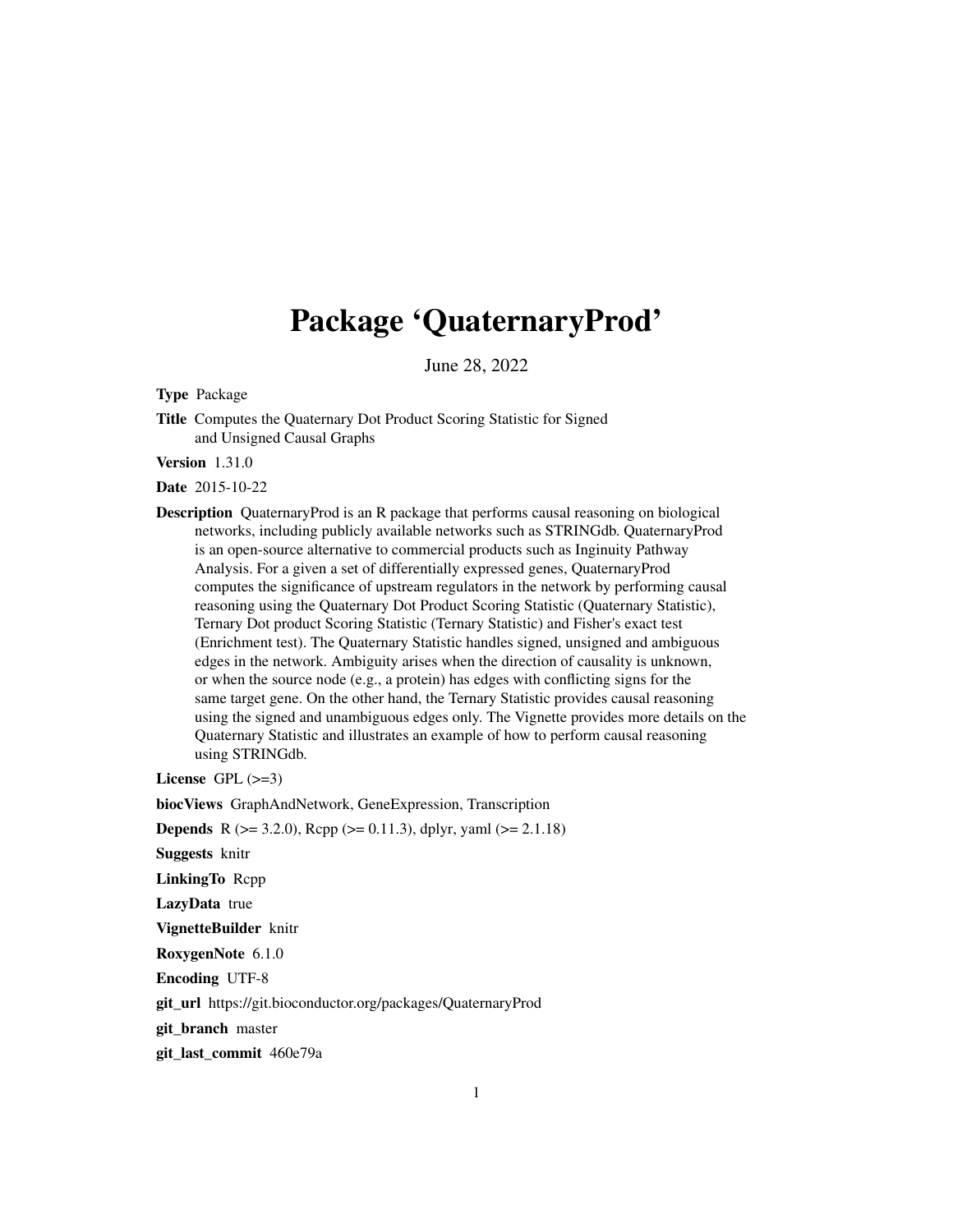git\_last\_commit\_date 2022-04-26 Date/Publication 2022-06-28 Author Carl Tony Fakhry [cre, aut], Ping Chen [ths], Kourosh Zarringhalam [aut, ths]

Maintainer Carl Tony Fakhry <cfakhry@cs.umb.edu>

# R topics documented:

| Index | 13 |  |
|-------|----|--|
|       |    |  |

QuaternaryProd-package

*Computes the Quaternary Dot Product Scoring Statistic for Signed and Unsigned Causal Graphs*

# Description

QuaternaryProd is an R package that performs causal reasoning on biological networks, including publicly available networks such as STRINGdb. QuaternaryProd is an open-source alternative to commercial products such as Inginuity Pathway Analysis. For a given a set of differentially expressed genes, QuaternaryProd computes the significance of upstream regulators in the network by performing causal reasoning using the Quaternary Dot Product Scoring Statistic (Quaternary Statistic), Ternary Dot product Scoring Statistic (Ternary Statistic) and Fisher's exact test (Enrichment test). The Quaternary Statistic handles signed, unsigned and ambiguous edges in the network. Ambiguity arises when the direction of causality is unknown, or when the source node (e.g., a protein) has edges with conflicting signs for the same target gene. On the other hand, the Ternary Statistic provides causal reasoning using the signed and unambiguous edges only. The Vignette provides more details on the Quaternary Statistic and illustrates an example of how to perform causal reasoning using STRINGdb.

# Details

| Package: | QuaternaryProd |
|----------|----------------|
| Type:    | Package        |
| Version: | 1.15.3         |
| Date:    | 2015-10-22     |
| License: | $GPL (= 2)$    |

<span id="page-1-0"></span>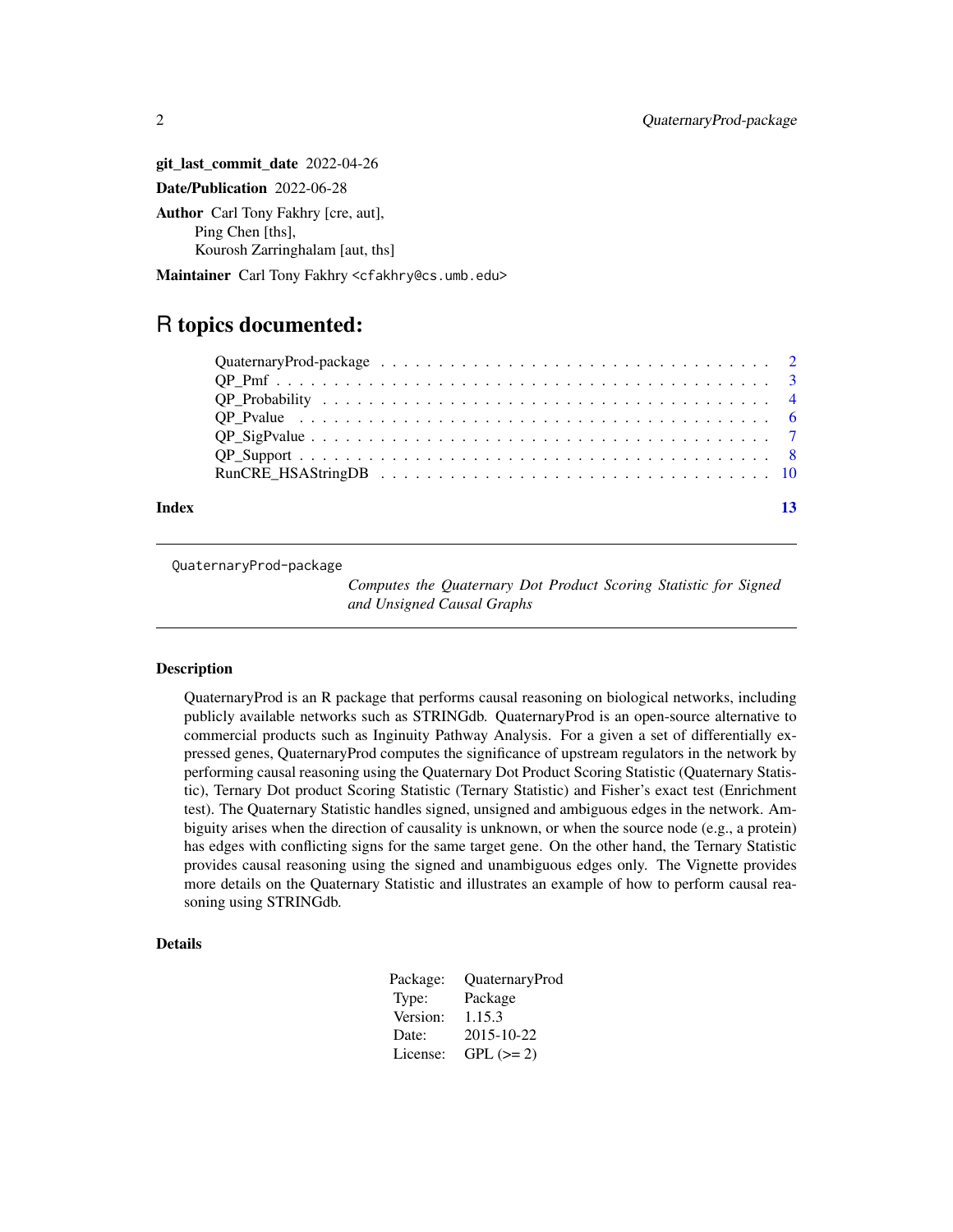# <span id="page-2-0"></span>Author(s)

Carl Tony Fakhry, Ping Chen and Kourosh Zarringhalam

Maintainer: Carl Tony Fakhry <cfakhry@cs.umb.edu>

# References

Carl Tony Fakhry, Parul Choudhary, Alex Gutteridge, Ben Sidders, Ping Chen, Daniel Ziemek, and Kourosh Zarringhalam. Interpreting transcriptional changes using causal graphs: new methods and their practical utility on public networks. BMC Bioinformatics, 17:318, 2016. ISSN 1471-2105. doi: 10.1186/s12859-016-1181-8.

Franceschini, A (2013). STRING v9.1: protein-protein interaction networks, with increased coverage and integration. In:'Nucleic Acids Res. 2013 Jan;41(Database issue):D808-15. doi: 10.1093/nar/gks1094. Epub 2012 Nov 29'.

<span id="page-2-1"></span>QP\_Pmf *Computes the probability mass function of the scores.*

# Description

This function computes the probability mass function for the Quaternary Dot Product Scoring Statistic for signed causal graphs. This includes scores with probabilities strictly greater than zero.

# Usage

 $QP_Pmf(q_p, q_m, q_z, q_r, n_p, n_m, n_z, epsilon = 1e-16)$ 

# Arguments

| $q_p$       | Expected number of positive predictions.                                      |
|-------------|-------------------------------------------------------------------------------|
| $q_m$       | Expected number of negative predictions.                                      |
| $q_z$       | Expected number of nil predictions.                                           |
| $q_r$       | Expected number of regulated predictions.                                     |
| $n_p$       | Number of positive predictions from experiments.                              |
| $n_{\rm m}$ | Number of negative predictions from experiments.                              |
| n z         | Number of nil predictions from experiments.                                   |
| epsilon     | parameter for thresholding probabilities of matrices. Default value is 1e-16. |
|             |                                                                               |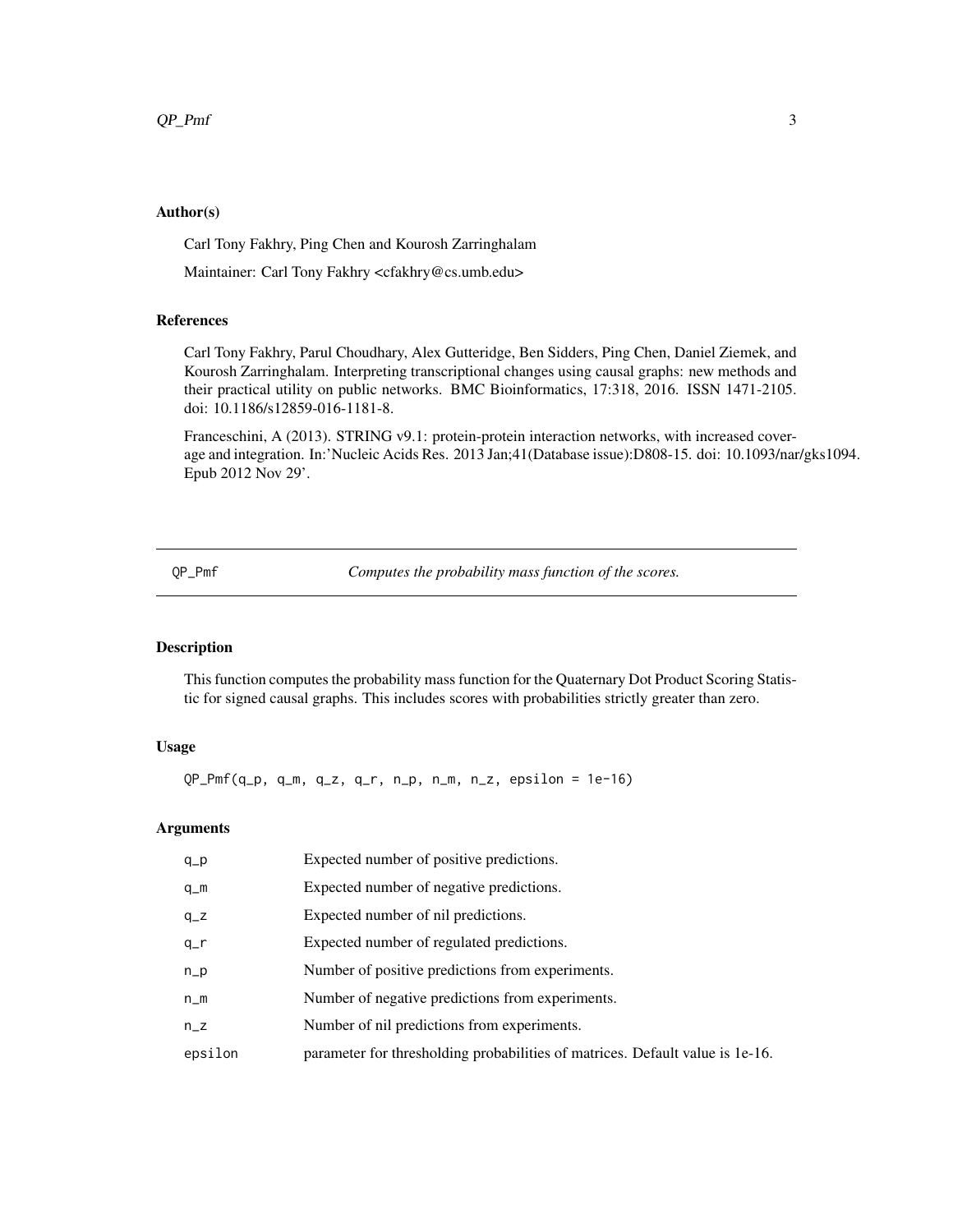#### <span id="page-3-0"></span>Details

This function computes the probability for each score in the support of the distribution. The returned value is a vector of probabilities where the returned vector has names set equal to the corresponding scores.

Setting epsilon to zero will compute the probability mass function without ignoring any matrices with probabilities smaller than epsilon\*D\_max (D\_max is the numerator associated with the matrix of highest probability for the given constraints). The default value of 1e-16 is experimentally validated to be a very reasonable threshold. Setting the threshold to higher values which are smaller than 1 will lead to understimating the probabilities of each score since more tables will be ignored.

# Value

Vector of probabilities for scores in the support.

#### Author(s)

Carl Tony Fakhry, Ping Chen and Kourosh Zarringhalam

# References

Carl Tony Fakhry, Parul Choudhary, Alex Gutteridge, Ben Sidders, Ping Chen, Daniel Ziemek, and Kourosh Zarringhalam. Interpreting transcriptional changes using causal graphs: new methods and their practical utility on public networks. BMC Bioinformatics, 17:318, 2016. ISSN 1471-2105. doi: 10.1186/s12859-016-1181-8.

Franceschini, A (2013). STRING v9.1: protein-protein interaction networks, with increased coverage and integration. In:'Nucleic Acids Res. 2013 Jan;41(Database issue):D808-15. doi: 10.1093/nar/gks1094. Epub 2012 Nov 29'.

# See Also

[QP\\_Pvalue](#page-5-1), [QP\\_Support](#page-7-1)

#### Examples

```
# Compute the probability mass function of the Quaternary Dot
# Product Scoring Statistic for the given table margins.
pmf <- QP_Pmf(50,50,50,0,50,50,50)
```
QP\_Probability *Computes the probability of a score.*

# Description

This function computes the probability of a score in the Quaternary Dot Product scoring distribution.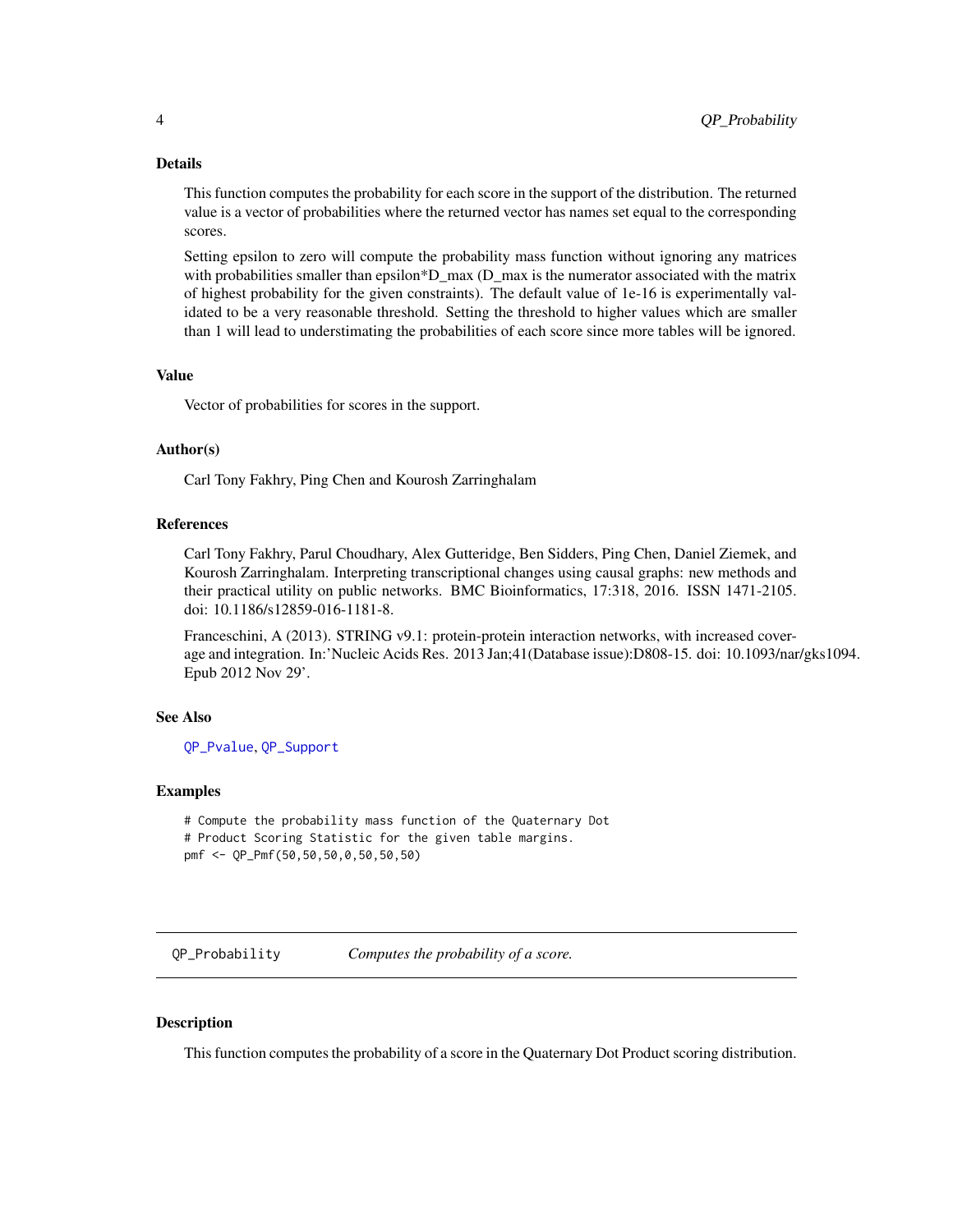# <span id="page-4-0"></span>QP\_Probability 5

# Usage

QP\_Probability(score, q\_p, q\_m, q\_z, q\_r, n\_p, n\_m, n\_z, epsilon = 1e-16)

# Arguments

| score   | The score for which the probability will be computed.            |
|---------|------------------------------------------------------------------|
| $q_p$   | Expected number of positive predictions.                         |
| $q_m$   | Expected number of negative predictions.                         |
| $q_z$   | Expected number of nil predictions.                              |
| $q_r$   | Expected number of regulated predictions.                        |
| $n_p$   | Number of positive predictions from experiments.                 |
| $n_m$   | Number of negative predictions from experiments.                 |
| $n_Z$   | Number of nil predictions from experiments.                      |
| epsilon | Threshold for probabilities of matrices. Default value is 1e-16. |

# Details

Setting epsilon to zero will compute the probability mass function without ignoring any matrices with probabilities smaller than epsilon\*D\_max (D\_max is the numerator associated with the matrix of highest probability for the given constraints). The default value of 1e-16 is experimentally validated to be a very reasonable threshold. Setting the threshold to higher values which are smaller than 1 will lead to understimating the probabilities of each score since more tables will be ignored.

For computing p-values, the user is advised to use the p-value function which is optimized for such purposes.

#### Value

This function returns a numerical value, where the numerical value is the probability of the score.

# Author(s)

Carl Tony Fakhry, Ping Chen and Kourosh Zarringhalam

# References

Carl Tony Fakhry, Parul Choudhary, Alex Gutteridge, Ben Sidders, Ping Chen, Daniel Ziemek, and Kourosh Zarringhalam. Interpreting transcriptional changes using causal graphs: new methods and their practical utility on public networks. BMC Bioinformatics, 17:318, 2016. ISSN 1471-2105. doi: 10.1186/s12859-016-1181-8.

Franceschini, A (2013). STRING v9.1: protein-protein interaction networks, with increased coverage and integration. In:'Nucleic Acids Res. 2013 Jan;41(Database issue):D808-15. doi: 10.1093/nar/gks1094. Epub 2012 Nov 29'.

# See Also

[QP\\_Pmf](#page-2-1), [QP\\_Pvalue](#page-5-1), [QP\\_SigPvalue](#page-6-1)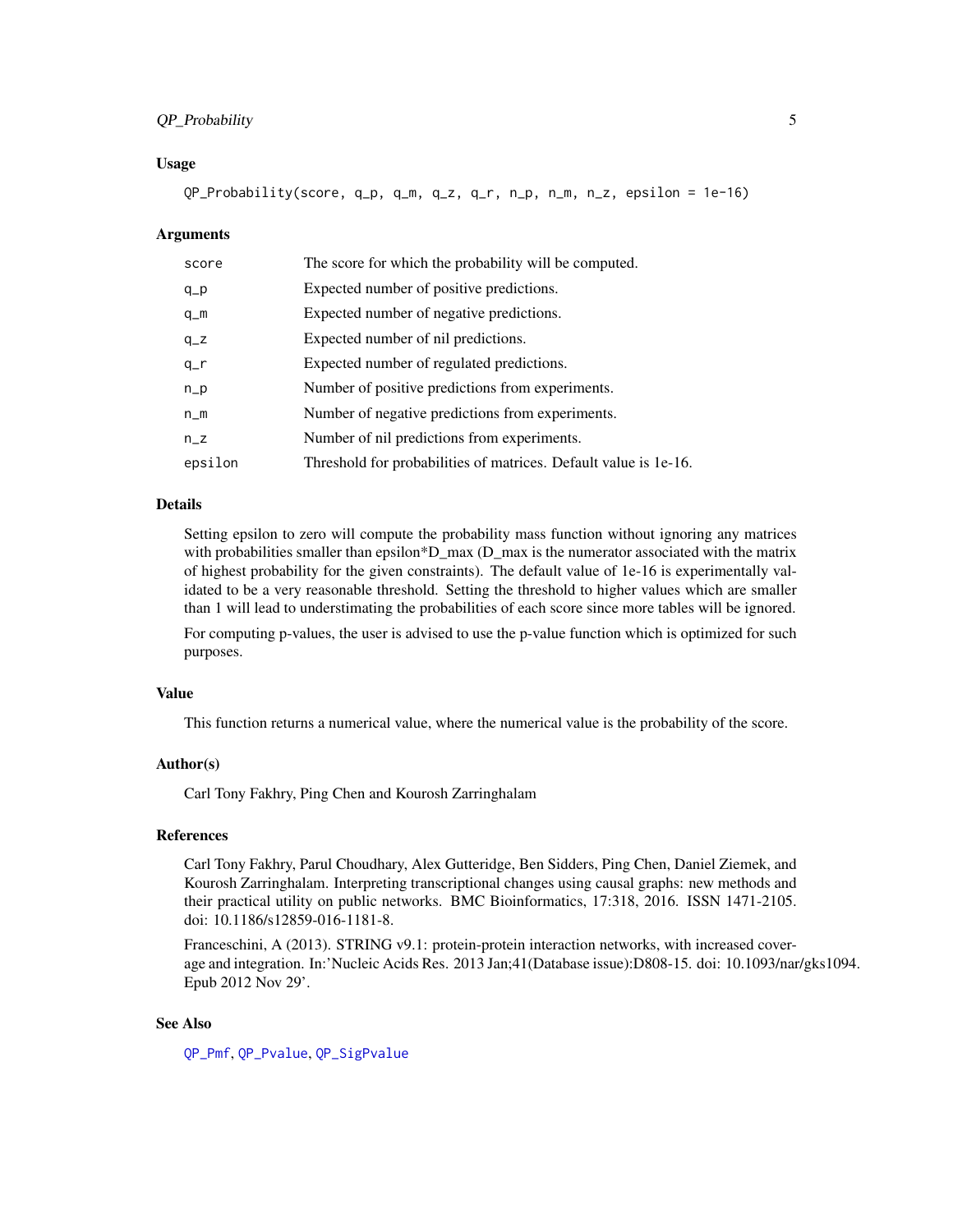# Examples

```
# Computing The probability of score 50
# for the given table margins.
prob <- QP_Probability(0,50,50,50,0,50,50,50)
```
### <span id="page-5-1"></span>QP\_Pvalue *Computes the p-value of a score.*

# Description

This function computes the right sided p-value for the Quaternary Dot Product Scoring Statistic.

# Usage

```
QP_Pvalue(score, q_p, q_m, q_z, q_r, n_p, n_m, n_z, epsilon = 1e-16)
```
# Arguments

| score   | The score for which the p-value will be computed.                |
|---------|------------------------------------------------------------------|
| $q_p$   | Expected number of positive predictions.                         |
| $q_m$   | Expected number of negative predictions.                         |
| $q_z$   | Expected number of nil predictions.                              |
| $q_r$   | Expected number of regulated predictions.                        |
| $n_p$   | Number of positive predictions from experiments.                 |
| $n_m$   | Number of negative predictions from experiments.                 |
| $n_Z$   | Number of nil predictions from experiments.                      |
| epsilon | Threshold for probabilities of matrices. Default value is 1e-16. |

# Details

Setting epsilon to zero will compute the probability mass function without ignoring any matrices with probabilities smaller than epsilon\*D\_max (D\_max is the numerator associated with the matrix of highest probability for the given constraints). The default value of 1e-16 is experimentally validated to be a very reasonable threshold. Setting the threshold to higher values which are smaller than 1 will lead to understimating the probabilities of each score since more tables will be ignored.

# Value

This function returns a numerical value, where the numerical value is the p-value of the score.

# Author(s)

Carl Tony Fakhry, Ping Chen and Kourosh Zarringhalam

<span id="page-5-0"></span>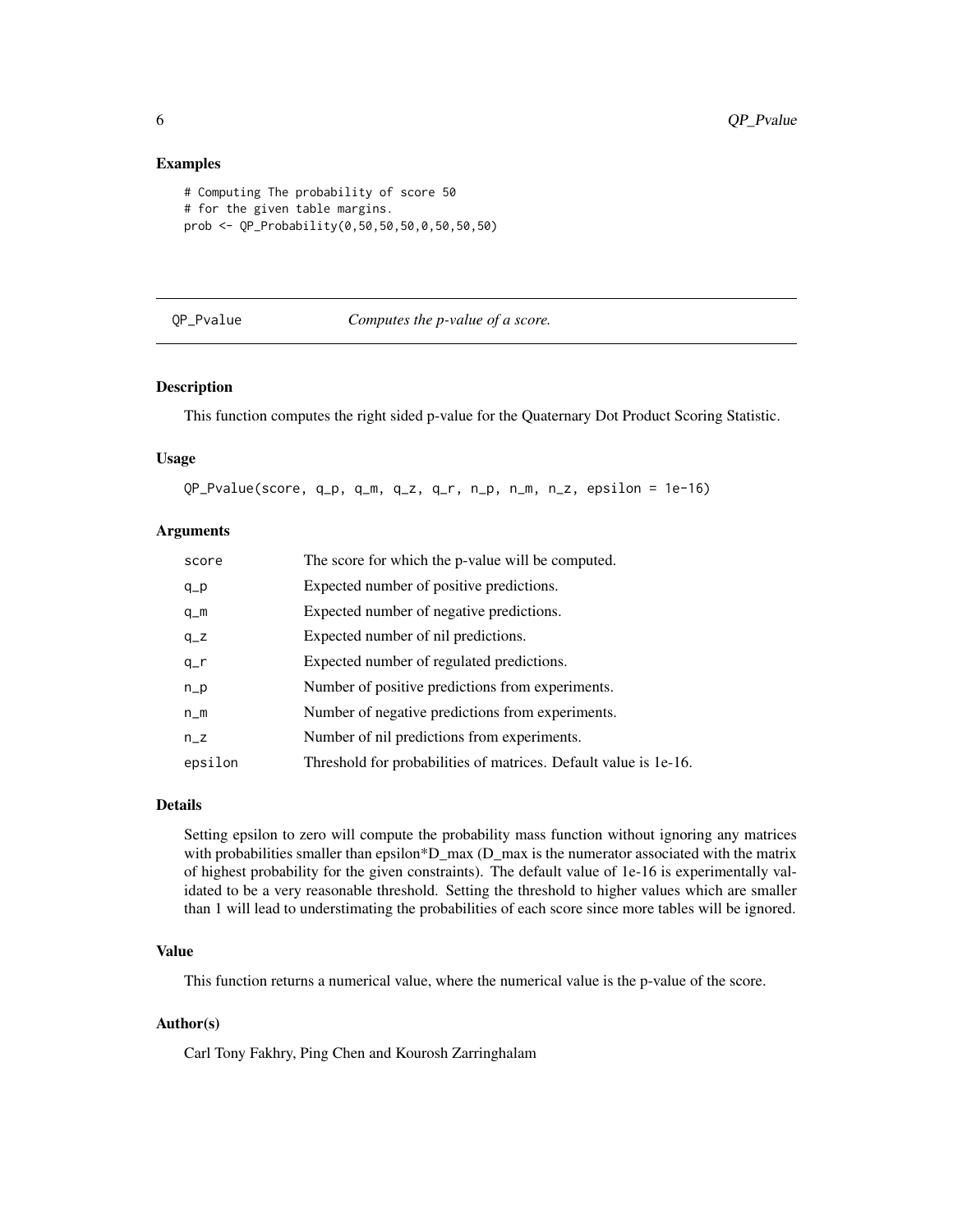# <span id="page-6-0"></span> $QP\_SigPvalue$  7

# References

Carl Tony Fakhry, Parul Choudhary, Alex Gutteridge, Ben Sidders, Ping Chen, Daniel Ziemek, and Kourosh Zarringhalam. Interpreting transcriptional changes using causal graphs: new methods and their practical utility on public networks. BMC Bioinformatics, 17:318, 2016. ISSN 1471-2105. doi: 10.1186/s12859-016-1181-8.

Franceschini, A (2013). STRING v9.1: protein-protein interaction networks, with increased coverage and integration. In:'Nucleic Acids Res. 2013 Jan;41(Database issue):D808-15. doi: 10.1093/nar/gks1094. Epub 2012 Nov 29'.

# See Also

[QP\\_SigPvalue](#page-6-1)

# Examples

# Computing The p-value of score 50 # for the given table margins. pval <- QP\_Pvalue(50,50,50,50,0,50,50,50)

<span id="page-6-1"></span>QP\_SigPvalue *Computes the p-value for a statistically significant score.*

# **Description**

This function computes the right sided p-value for the Quaternary Dot Product Scoring Statistic for statistically significant scores.

# Usage

 $QP\_SigValue$  (score, q\_p, q\_m, q\_z, q\_r, n\_p, n\_m, n\_z, epsilon = 1e-16, sig\_level = 0.05)

# Arguments

| score       | The score for which the p-value will be computed.                |
|-------------|------------------------------------------------------------------|
| $q_p$       | Expected number of positive predictions.                         |
| $q_m$       | Expected number of negative predictions.                         |
| $q_z$       | Expected number of nil predictions.                              |
| $q_r$       | Expected number of regulated predictions.                        |
| $n_p$       | Number of positive predictions from experiments.                 |
| $n_{\rm m}$ | Number of negative predictions from experiments.                 |
| $n_z$       | Number of nil predictions from experiments.                      |
| epsilon     | Threshold for probabilities of matrices. Default value is 1e-16. |
| sig_level   | Significance level of test hypothesis. Default value is 0.05.    |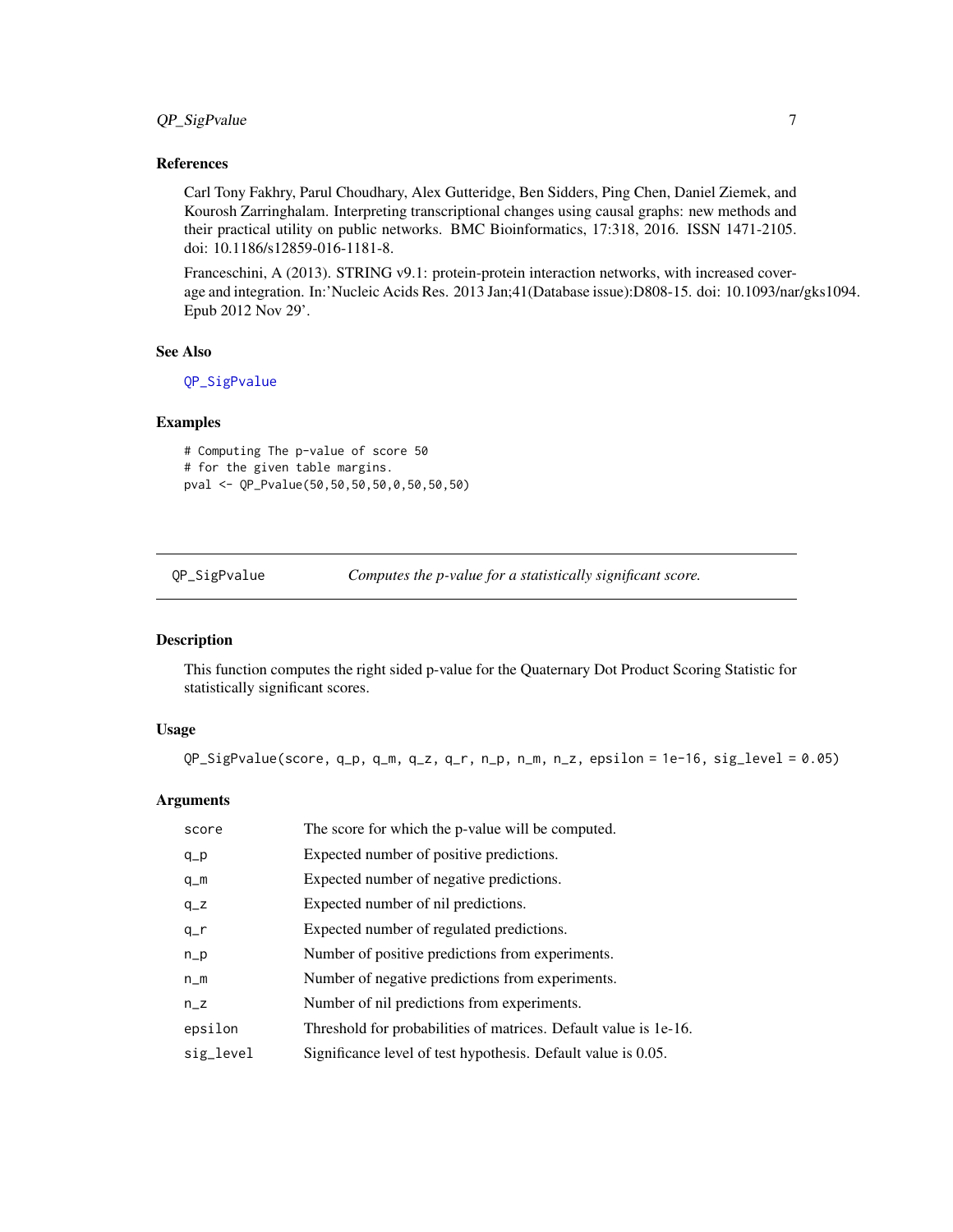# <span id="page-7-0"></span>Details

Setting epsilon to zero will compute the probability mass function without ignoring any matrices with probabilities smaller than epsilon\*D\_max (D\_max is the numerator associated with the matrix of highest probability for the given constraints). The default value of 1e-16 is experimentally validated to be a very reasonable threshold. Setting the threshold to higher values which are smaller than 1 will lead to understimating the probabilities of each score since more tables will be ignored. If the score is not statistically significant, then a value of -1 will be returned.

#### Value

This function returns a numerical value, where the numerical value is the p-value of a score if the score is statistically significant otherwise it returns -1.

# Author(s)

Carl Tony Fakhry, Ping Chen and Kourosh Zarringhalam

#### References

Carl Tony Fakhry, Parul Choudhary, Alex Gutteridge, Ben Sidders, Ping Chen, Daniel Ziemek, and Kourosh Zarringhalam. Interpreting transcriptional changes using causal graphs: new methods and their practical utility on public networks. BMC Bioinformatics, 17:318, 2016. ISSN 1471-2105. doi: 10.1186/s12859-016-1181-8.

Franceschini, A (2013). STRING v9.1: protein-protein interaction networks, with increased coverage and integration. In:'Nucleic Acids Res. 2013 Jan;41(Database issue):D808-15. doi: 10.1093/nar/gks1094. Epub 2012 Nov 29'.

# See Also

[QP\\_Pvalue](#page-5-1)

#### Examples

```
# Computing The p-value of score 50
# for the given table margins.
pval <- QP_SigPvalue(50,50,50,50,0,50,50,50)
```
<span id="page-7-1"></span>QP\_Support *Computes the support for the scores.*

# **Description**

This function computes the support of the Quaternary Dot Product Scoring distribution for signed causal graphs. This includes all scores which have probabilities strictly greater than 0.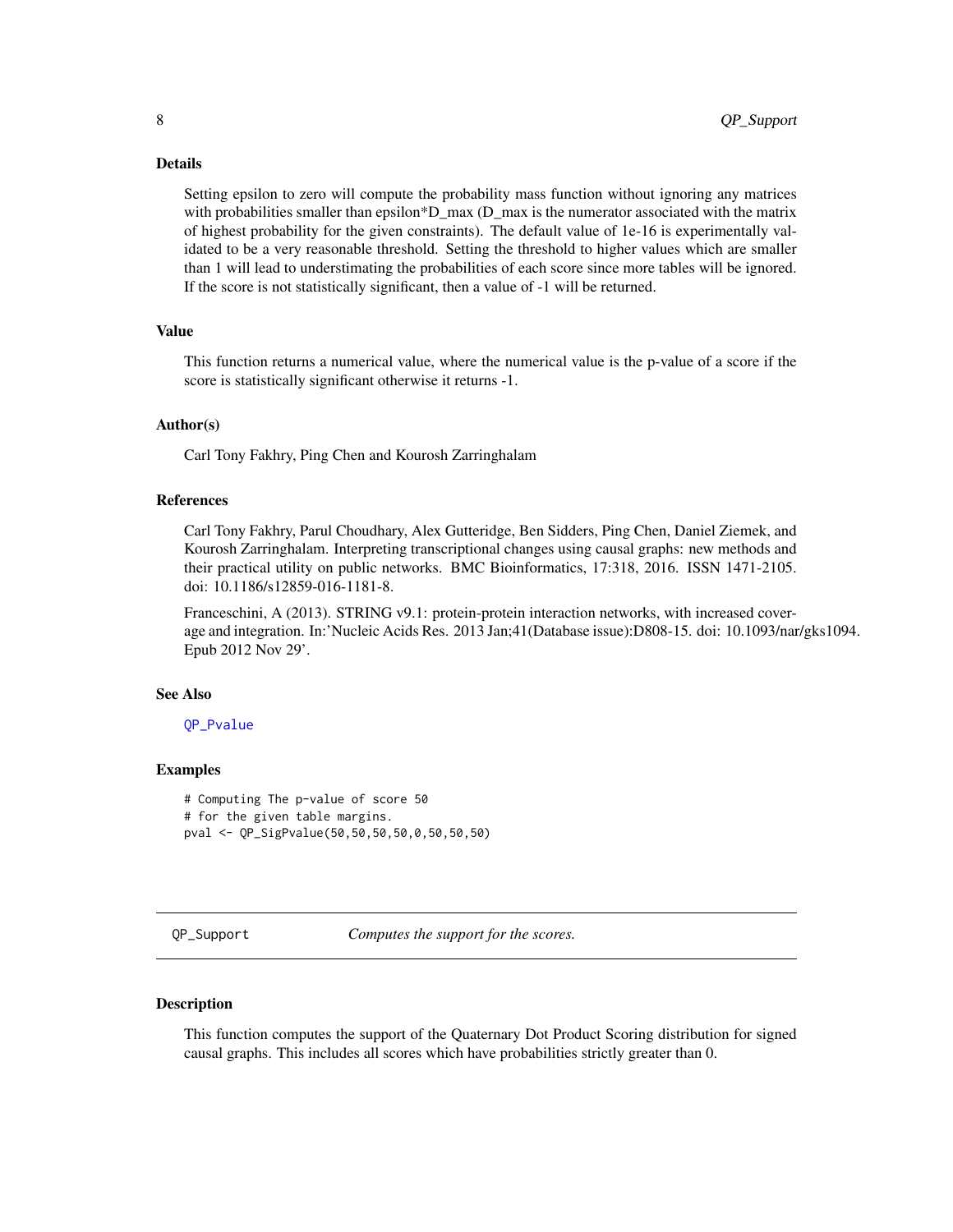# QP\_Support 9

# Usage

QP\_Support(q\_p, q\_m, q\_z, q\_r, n\_p, n\_m, n\_z)

# Arguments

| $q_p$   | Expected number of positive predictions.         |
|---------|--------------------------------------------------|
| $q_m$   | Expected number of negative predictions.         |
| $q_z$   | Expected number of nil predictions.              |
| $q_r$   | Expected number of regulated predictions.        |
| $n_p$   | Number of positive predictions from experiments. |
| $n_{m}$ | Number of negative predictions from experiments. |
| $n_z$   | Number of nil predictions from experiments.      |

# Value

Integer vector of support.

#### Author(s)

Carl Tony Fakhry, Ping Chen and Kourosh Zarringhalam

# References

Carl Tony Fakhry, Parul Choudhary, Alex Gutteridge, Ben Sidders, Ping Chen, Daniel Ziemek, and Kourosh Zarringhalam. Interpreting transcriptional changes using causal graphs: new methods and their practical utility on public networks. BMC Bioinformatics, 17:318, 2016. ISSN 1471-2105. doi: 10.1186/s12859-016-1181-8.

Franceschini, A (2013). STRING v9.1: protein-protein interaction networks, with increased coverage and integration. In:'Nucleic Acids Res. 2013 Jan;41(Database issue):D808-15. doi: 10.1093/nar/gks1094. Epub 2012 Nov 29'.

#### Examples

# Compute the support of the Quaternary Dot Product Scoring distribution with the given margins. QP\_Support(50,50,50,0,50,50,50)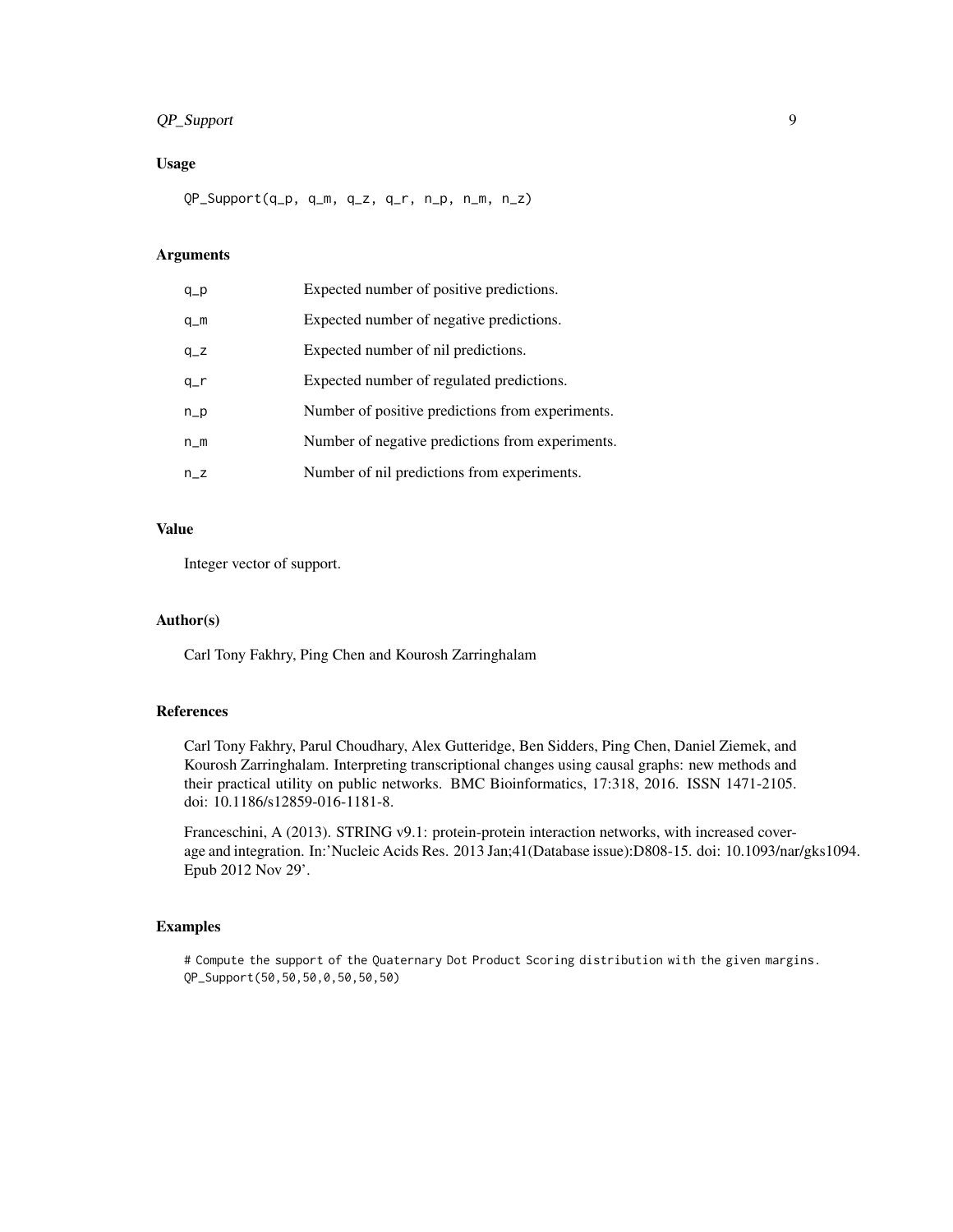<span id="page-9-0"></span>RunCRE\_HSAStringDB *This function runs a causal relation engine by computing the Quaternary Dot Product Scoring Statistic, Ternary Dot Product Scoring Statistic or the Enrichment test over the Homo Sapien STRINGdb causal network (version 10 provided under the Creative Commons license: https://creativecommons.org/licenses/by/3.0/). Note that the user has the option of specifying other causal networks with this function.*

# Description

This function runs a causal relation engine by computing the Quaternary Dot Product Scoring Statistic, Ternary Dot Product Scoring Statistic or the Enrichment test over the Homo Sapien STRINGdb causal network (version 10 provided under the Creative Commons license: https://creativecommons.org/licenses/by/3.0/). Note that the user has the option of specifying other causal networks with this function.

### Usage

```
RunCRE_HSAStringDB(gene_expression_data, method = "Quaternary",
                    fc.thresh = log2(1.3), pval.thresh = 0.05,
                    only.significant.pvalues = FALSE,
                    significance.level = 0.05,
                    epsilon = 1e-16, progressBar = TRUE,
                    relations = NULL, entities = NULL)
```
# Arguments

| gene_expression_data |  |  |  |  |
|----------------------|--|--|--|--|
|----------------------|--|--|--|--|

|                          | A data frame for gene expression data. The gene_expression_data data frame<br>must have three columns entrez, fc and pvalue. entrez denotes the entrez id<br>of a given gene, fc denotes the fold change of a gene, and pvalue denotes the<br>p-value. The entrez column must be of type integer or character, and the fc<br>and pvalue columns must be numeric values. |  |
|--------------------------|-------------------------------------------------------------------------------------------------------------------------------------------------------------------------------------------------------------------------------------------------------------------------------------------------------------------------------------------------------------------------|--|
| method                   | Choose one of Quaternary, Ternary or Enrichment. Default is Quaternary.                                                                                                                                                                                                                                                                                                 |  |
| fc.thresh                | Threshold for fold change in gene_expression_data data frame. Any row in<br>gene_expression_data with abosolute value of fc smaller than fc. thresh will<br>be ignored. Default value is $fc$ . thresh = $log2(1.3)$ .                                                                                                                                                  |  |
| pval.thresh              | Threshold for p-values in gene_expression_data data frame. All rows in<br>gene_expression_data with p-values greater than pval. thresh will be in-<br>gnored. Default value is $pval.$ thresh = 0.05.                                                                                                                                                                   |  |
| only.significant.pvalues |                                                                                                                                                                                                                                                                                                                                                                         |  |
|                          | If only significant pvalues = TRUE then only p-values for statistically sig-<br>nificant regulators are computed otherwise uncomputed p-values are set to -1.<br>The default value is only. significant. pvalues = FALSE.                                                                                                                                               |  |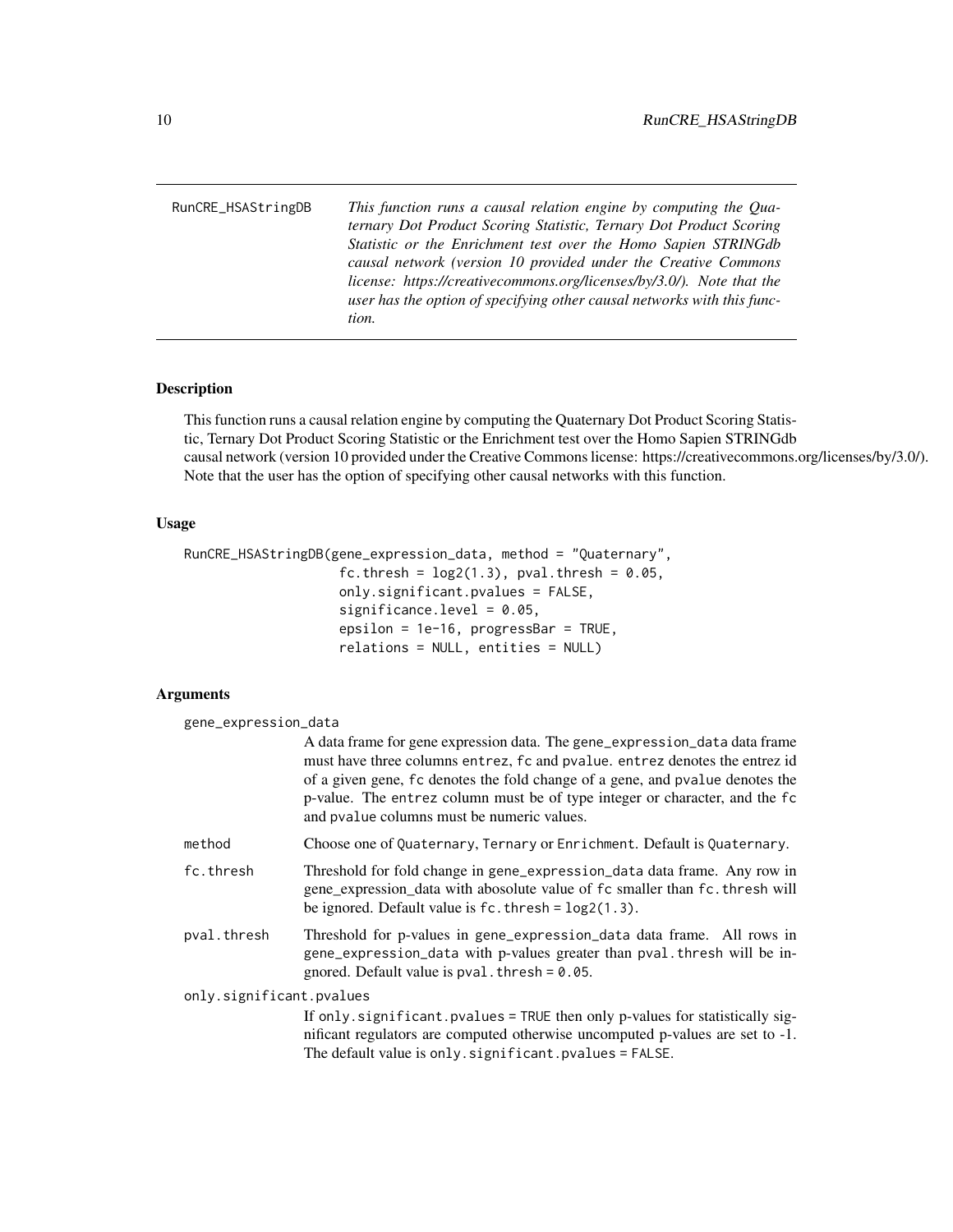| significance.level |                                                                                                                                                                                                                                                                                                                                                                                                                                                                                                                                                                                                                                                             |
|--------------------|-------------------------------------------------------------------------------------------------------------------------------------------------------------------------------------------------------------------------------------------------------------------------------------------------------------------------------------------------------------------------------------------------------------------------------------------------------------------------------------------------------------------------------------------------------------------------------------------------------------------------------------------------------------|
|                    | When only.significant.pvalues = TRUE, only p-values which are less than<br>or equal to significance. level are computed. The default value is significance. level<br>$= 0.05.$                                                                                                                                                                                                                                                                                                                                                                                                                                                                              |
| epsilon            | Threshold for probabilities of matrices. Default value is threshold $= 1e-16$ .                                                                                                                                                                                                                                                                                                                                                                                                                                                                                                                                                                             |
| progressBar        | Progress bar for the percentage of computed p-values for the regulators in the<br>network. Default value is progressBar = TRUE.                                                                                                                                                                                                                                                                                                                                                                                                                                                                                                                             |
| relations          | A data frame containing pairs of connected entities in a causal network, and the<br>type of causal relation between them. The data frame must have three columns<br>with column names: srcuid, trguid and mode respective of order. srcuid stands<br>for source entity, <i>trguid</i> stands for target entity and <i>mode</i> stands for the type<br>of relation between <i>srcuid</i> and <i>trguid</i> . The relation has to be one of $+1$ for<br>upregulation, $-1$ for <i>downregulation</i> or $0$ for regulation without specified direc-<br>tion of regulation. All three columns must be of type integer. Default value is<br>$relations = NULL.$ |
| entities           | A data frame of mappings for all entities present in data frame relations. entities<br>must contain four columns: uid, id, symbol and type respective of order. uid<br>must be of type integer and id, symbol and type must be of type character. uid<br>includes every source and target node in the network (i.e relations), id is the id<br>of <i>uid</i> (e.g entrez id of an mRNA), <i>symbol</i> is the symbol of <i>id</i> and <i>type</i> is the<br>type of entity of id (e.g mRNA, protein, drug or compound). Default value is<br>$entities = NULL.$                                                                                              |

# Value

This function returns a data frame containing parameters concerning the method used. The p-values of each of the regulators is also computed, and the data frame is in increasing order of p-values of the goodness of fit score for the given regulators. The column names of the data frame are:

- uid The regulator in the causal network.
- symbol Symbol of the regulator.
- regulation Direction of regulation of the regulator.
- correct.pred Number of correct predictions in gene\_expression\_data when compared to predictions made by the network.
- incorrect.pred Number of incorrect predictions in gene\_expression\_data when compared to predictions made by the network.
- score The number of correct predictions minus the number of incorrect predictions.
- total.reachable Total Number of children of the given regulator.
- significant.reachable Number of children of the given regulator that are also present in gene\_expression\_data.
- total.ambiguous Total number of children of the given regulator which are regulated by the given regulator without knowing the direction of regulation.
- significant.ambiguous Total number of children of the given regulator which are regulated by the given regulator without knowing the direction of regulation and are also present in gene\_expression\_data.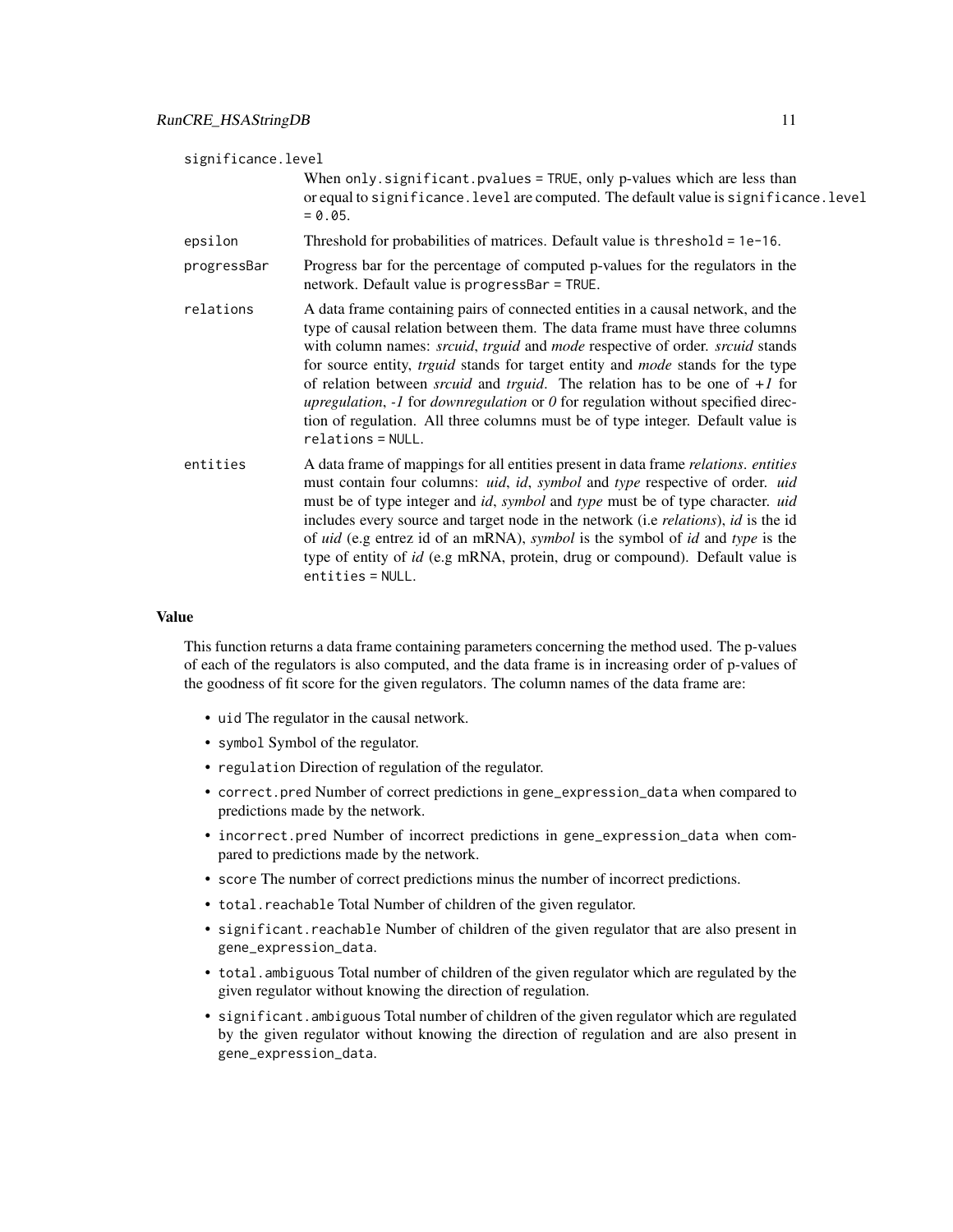- unknown Number of target nodes in the causal network which do not interact with the given regulator.
- pvalue P-value of the score computed according to the selected method. If only.significant.pvalues = TRUE and the pvalue of the regulator is greater than significance.level, then the p-value is not computed and is set to a value of -1.

# Author(s)

Carl Tony Fakhry, Ping Chen and Kourosh Zarringhalam

# References

Carl Tony Fakhry, Parul Choudhary, Alex Gutteridge, Ben Sidders, Ping Chen, Daniel Ziemek, and Kourosh Zarringhalam. Interpreting transcriptional changes using causal graphs: new methods and their practical utility on public networks. BMC Bioinformatics, 17:318, 2016. ISSN 1471-2105. doi: 10.1186/s12859-016-1181-8.

Franceschini, A (2013). STRING v9.1: protein-protein interaction networks, with increased coverage and integration. In:'Nucleic Acids Res. 2013 Jan;41(Database issue):D808-15. doi: 10.1093/nar/gks1094. Epub 2012 Nov 29'.

# Examples

```
# Get gene expression data
e2f3 <- system.file("extdata", "e2f3_sig.txt", package = "QuaternaryProd")
e2f3 <- read.table(e2f3, sep = "\t", header = TRUE, stringsAsFactors = FALSE)
# Rename column names appropriately and remove duplicated entrez ids
names(e2f3) <- c("entrez", "pvalue", "fc")
e2f3 <- e2f3[!duplicated(e2f3$entrez),]
# Compute the Quaternary Dot Product Scoring statistic for statistically significant
# regulators in the STRINGdb network
enrichment_results <- RunCRE_HSAStringDB(e2f3, method = "Enrichment",
                             fc.thresh = log2(1.3), pval.thresh = 0.05,
                             only.significant.pvalues = TRUE)
enrichment_results[1:4, c("uid","symbol","regulation","pvalue")]
```